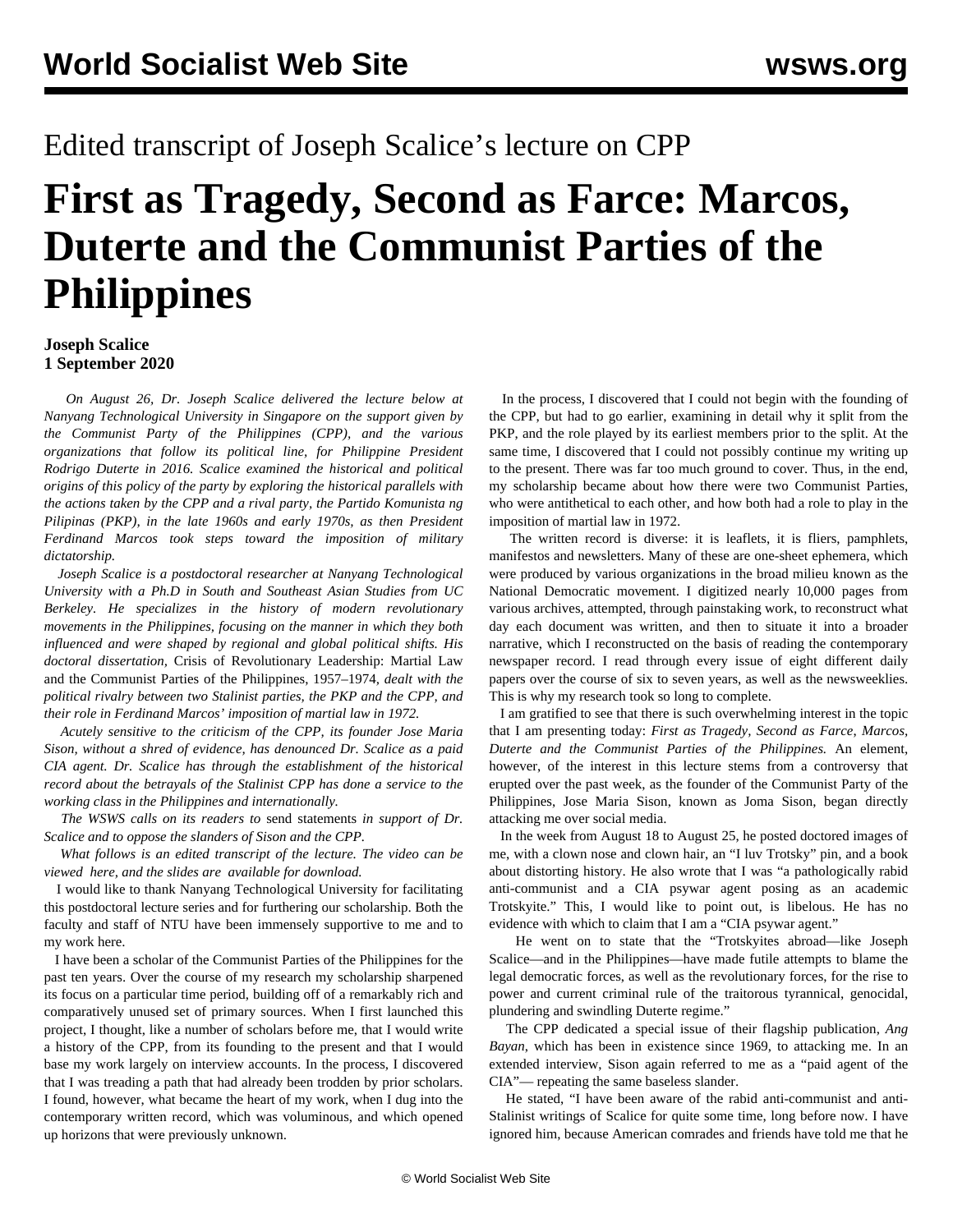was already well exposed as a Trotskyite and as a paid agent of the CIA, paid to focus on the Communist Party of the Philippines and my writings, and make a career out of attacking and misrepresenting me."

 He went on—and I certainly have no intention to go into all of this—but I'll read one more quotation. "Scalice is both a liar and an incorrigible anti-communist agent of imperialism and reaction. Indeed, he is practically a wild informer for the benefit of the Duterte death squads."

 Sison has provided no evidence to substantiate any of his vicious allegations against me. He has made no serious attempt to engage with my scholarship. It is apparent that he believes that he can dismiss my work by simply labeling me with a stock vocabulary of slanderous ad hominems.

 Now, I would like to point out that his bullying, in the pages of the special issue of *Ang Bayan*, carries with it a very real threat. The party has long been associated with the assassination of its political opponents, and the name "Trotskyite," in the mouth of a Stalinist, is a threat of physical liquidation. The record of history on this point is very clear, both in the Philippines and around the world.

 I will not, however, be bullied by Sison, nor will I be baited into engaging with him on his vulgar political level. I intend to go ahead with my historical lecture.

 In the face of his attack, I have received an outpouring of support from academics and journalists alike, who have issued public statements in support of me, and I wish to express my gratitude to those who have come to my defense. What is more the *World Socialist Web Site* published a statement in defense of academic freedom, historical truth and my scholarship, and I am grateful for this defense as well.

 Prior to this controversy erupting, I wrote a public statement responding to the Duterte administration's violent targeting of a number of activists associated with the National Democratic movement, the broad range of organizations that follow the political line of the Communist Party of the Philippines. Over several weeks, at least two leading figures of the National Democratic movement had been brutally murdered. I would like to read the statement that I published on August 14.

 "Those who are acquainted with my scholarship will also know that my historical work is trenchantly critical of the role played by the leadership of the Communist Party of the Philippines and of the various organizations affiliated with its political line.

 "I would thus like to be explicitly clear on this point: I unreservedly defend the party and those associated with it from the attacks carried out against them by the state and by paramilitary and vigilante groups.

 "The murder of Randall Echanis was an attack on the working masses of the Philippines and marked a dramatic step toward police-state rule.

 "The defense against the danger of dictatorship requires the unity of the working class for its own independent interests.

 "My opposition to the CPP and its allied groupings is based on the fact that they have consistently opposed the political independence of the working class and have forever sought to subordinate its interests to the formation of an alliance with a section of the ruling elite. It was this perspective, the program of Stalinism, that led the leadership of the party to embrace Duterte, facilitating his rise to power and downplaying the danger of dictatorship.

 "My opposition to the leadership of the party and its political program is thus a defense of the interests of the working class. For the same fundamental reason that I oppose the party—defense of the working class—I publicly declare my defense of those associated with the party from attacks by the state and its paramilitary forces."

 Now neither Sison nor anyone else associated with the CPP has acknowledged this declaration, although a good many academics and the broad public have responded to it very warmly. Sison claims I am an informant for the death squads.

 Make no mistake, the death squads of Duterte are a very real threat. The war on drugs, on a national level, commenced as Duterte took office.

 The victims of the death squads are overwhelmingly poor. They come from shantytowns, they are tricycle drivers, fishball vendors, petty criminals uncharged of a crime, and they are murdered every night. There are murders carried out by police without warrant, and, even more, there are murders carried out by paramilitary organizations and vigilante groups.

 The most recent count that I have been able to locate of the official government count of those who have been killed by the police as part of the war on drugs was 6,000. We know, however, from regular accounts in the press that there are several times more who are killed by paramilitary organizations and vigilante groups than are killed by the police. The numbers are very difficult to accurately assess at present. We can estimate the total number of victims by using the official numbers of the Philippine police and applying to this number the ratio that we know exists between the victims of the paramilitary death squads and those of the police. Such a calculation would suggest that somewhere around 30,000 victims seems to be a relatively safe rough estimate.

 This I believe can bear the label "genocide," a genocide against the poor in the name of the war on drugs. Doubtless you will have seen in the press internationally, that Duterte's war on drugs is overwhelmingly popular with the Philippine population. I think when future historians and sociologists probe more deeply into these events they will arrive at a far more complicated narrative. The same surveys that finds around 80 percent support for the war on drugs, return another figure that is very rarely cited: 8 out of 10 Filipinos fear that they will be killed in the drug war.

 Now if you were being surveyed and you admitted that you were fearful for your life, do you think you would simultaneously claim that you were opposed to the war on drugs? I think making a public statement of any sort in opposition to the war on drugs might be seen as something of a death sentence. I don't believe that the war on drugs is immensely popular.

 Among the claims that Sison made in his public attack on me was that it is "an outright lie" that the CPP supported the Duterte regime. Sison wrote "only a Trotskyite can interpret peace negotiations between two warring parties as support for Duterte, and betrayal of the people." To be clear, that is not my argument. I'm not attacking the peace negotiations, or claiming that this was the way in which the party supported Duterte. As I will demonstrate their support was much more obvious and thoroughgoing than that.

 I would like to single out this sentence in Sison's statement: "It is an outright lie that the CPP supported the Duterte regime in its extrajudicial killings of poor people, for two years." I want you to bear this formulation in mind as I review the historical evidence.

 What I had intended to do in this talk was to focus, above all, on a set of instructive historical parallels to an earlier period, the period from 1969 to 1972, and the rise to power of Ferdinand Marcos. Given that Sison has explicitly claimed that it is a lie that the CPP supported the Duterte regime, I feel that it is first necessary to review in some detail the contemporary record.

 Many in my audience will doubtless recall that the National Democratic movement and the CPP were quite enthusiastic about Duterte when he took office. This enthusiastic support is now constantly denied. We are told that it never happened. A commenter on my Facebook page the other day made a remark that I found particularly accurate. He said, "It feels as if we're being gaslighted." I think there is some truth to the characterization.

 Before I begin my review of the evidence, I would like to make one more point: I do not know, nor do I particularly care, who is or is not a member of the Party. This is not information I am privy to, and if it were, I would not disclose it. Beyond the public faces of the Party, this is not information that I possess.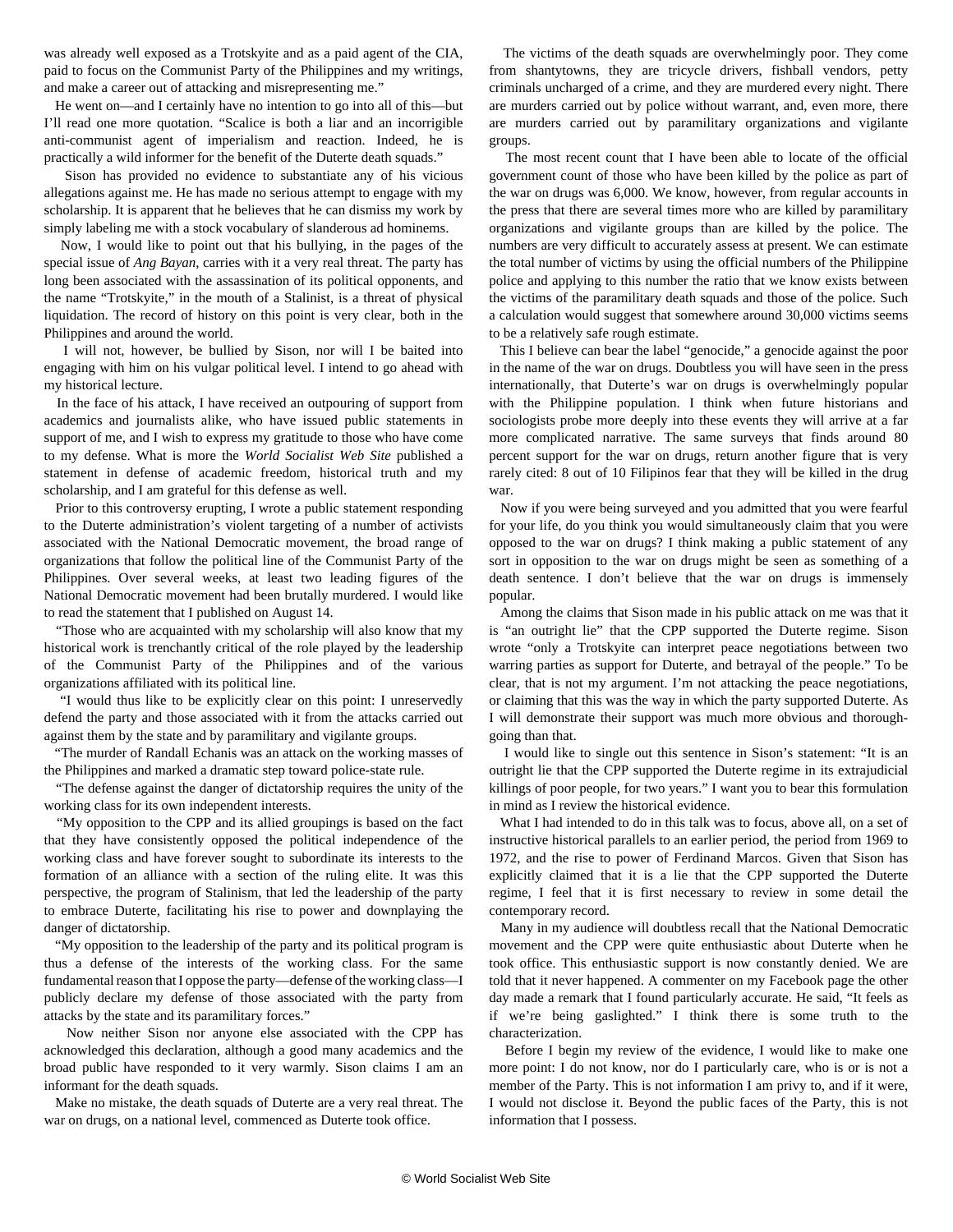We do know, however, that there is a broad mass movement in the Philippines, which is organized into a number of groups, the majority of which share a common political perspective and orientation. I am not alleging that these organizations are secretly controlled by the Communist Party. I am not red-tagging them. I am claiming, rather, that they share with the party a common political line. I will examine the nature of that political line in considerable detail, but, in the final analysis, it consists of a quest to locate the progressive section of the national bourgeoisie and ally with it.

 The National Democratic movement has not only always had this orientation, which it shares with the CPP, but somehow it has always allied with the same forces as those identified as progressive by the party.

 Who is Rodrigo Duterte? Duterte was a member of the youth wing of the Communist Party of the Philippines in the 1960s. He was, in the 1980s, a leading member of BAYAN, part of the National Democratic movement. We know this because Joma Sison himself said so. Duterte rose to power in the southern city of Davao, where he rapidly achieved prominence as a particularly vicious political figure: the head of death squads. As a result of his reputation, then President Gloria Macapagal Arroyo brought him onto her anti-crime commission. Duterte addressed the anti-crime summit in 2002, stating that "summary executions of criminals remains the most effective way to curb kidnapping and illicit drugs."

 I intend to single out just a few statements by Duterte, which I have selected out of a desire to make clear that there was no miraculous transformation of Duterte into a fascistic figure in 2016. His track record was already crystal clear.

 The UN special rapporteur investigating the death squads in Davao under Duterte declared, "No one involved in the vigilante murders covers his face." In other words, these acts had official sanction. Everyone knew this. Hundreds of dead bodies, over the course of a decade under Duterte's mayoral rule, provided the grim evidence.

 The response of the National Democratic movement was not opposition. Luz Ilagan, a congresswoman with Gabriela, part of the National Democratic movement, in a statement published in the *Manila Times* in 2009 appraised the mayoral role of Duterte thus: "The Mayor deserves our support. Those from outside the city cannot appreciate what the Mayor has done to maintain the order that we enjoy. Duterte's brand of leadership has kept us safe and secure."

 There is some truth to this statement. Over the course of Duterte's rule as mayor, the victims of the vigilante murders were not drawn from the National Democratic movement. They were not activists. In fact, even the CPP and NPA were not targeted. The targets were the poor, very much the same targets that now suffer under his presidency.

 Let us fast forward to 2015. Duterte has now been brought onto the national stage. He has been made into what is known in the Philippines as someone "presidentiable." In January 2015, Duterte staged a press conference, in front of a hammer and sickle flag that was hoisted for him by the CPP-NPA, and announced that if he were elected, he would abolish Congress, privatize government assets, including social security, and form a coalition government with the CPP. He promised that Joma Sison would be made head of the newly privatized social welfare bureau. Sison, the founder of the Communist Party, responded on Facebook, "Mayor Duterte should become president."

#### *Remember that it's an outright lie that the CPP supported Duterte*.

 May 25, 2015: During a radio interview, Duterte was confronted with a *Human Rights Watch* report that over 1,000 people were killed during the late 1990s by death squads in this city. He responded by proudly affirming that he was the head of death squads, and then he made a statement that became famous: "If I become president that number will become 100,000. I will feed the dead bodies to the fish of Manila Bay."

I have to say that a great deal of the press and a number of political

figures who should have treated this as an admission to mass murder, an outrageous political declaration, and an explicit warning, responded by claiming that Duterte was joking. If the estimate of 30,000 victims that I proposed earlier in this lecture is anywhere near accurate, Duterte is attempting to keep his promise.

 In July 2015, there was a wake staged for one of the leaders of the armed wing of the CPP, the New People's Army, a man named Leoncio Pitao, known as Ka Parago. The wake was staged in Davao. There were no attempts to hide the event, there were no concerns over security. The CPP bused in an immense crowd to honor this "revolutionary leader." The stage carried the banners of the party, "Long live the United Front! Long live the Communist Party of the Philippines!" In the center of the stage are the images of the hammer and sickle and of the armalite. Doubtless they sang the Internationale, and then the party brought Rodrigo Duterte forward as their guest speaker. The head of death squads, who had publicly proclaimed a month earlier that he would oversee the murder 100,000 people, was given the stage by the Communist Party to honor one of their leaders.

#### Recall: *It is an outright lie that the CPP supported Duterte*.

 The party put up graffiti in Davao promoting the armed struggle and commemorating Pitao. Side-by-side with the face of Pitao they placed the image of Rodrigo Duterte.

 When it came to the 2016 election, in his usual volatile fashion, Duterte did something rather unusual as the official window for declaring your candidacy for president was closing. He backed out and announced that he was not running for president. A rather unimportant man, Martin Diño, was chosen as the candidate of Duterte's party.

 Looking for a presidential candidate which whom to ally, the National Democratic movement latched onto Grace Poe, whom they had endorsed for Senate in 2013. The Makabayan Coalition's senatorial candidate Neri Colmenares ran on her slate.

 Then with a dramatic flair, Duterte announced that he had decided that he was rejoining the race. Diño stepped down and Duterte began to campaign for president. This presented the National Democratic movement with a challenge, for formal ties with Poe had already been made. They were obligated to campaign with and for her.

 In Mindanao and throughout the southern Philippines, however, Anakbayan, Anakpawis, and their affiliated organizations, did not campaign for Poe, they campaigned for Duterte. Campaign trucks throughout the region bore posters for Anakpawis, Neri Colmenares and Rodrigo Duterte.

 Central to this were the figures associated with the National Democratic movement from Davao, in particular Anakpawis representative Ayik Casilao. Images of him, taken from his own Facebook page, show Anakpawis campaigning throughout the region using the raised fist salute that is the trademark of Duterte.

 The National Democratic movement's candidates from Mindanao, Casilao and Carlos Zarate of Bayan Muna, signed a public declaration in May of "full support to presumptive president elect Rodrigo Duterte."

 Some representatives of Bayan Muna in Manila were taken aback at the speed with which the National Democratic movement was moving to endorse Duterte after having campaigned for Poe. Sison took to Facebook in May to publicly criticize them. He wrote: "You don't just attack capitalists … We can work with nationalist capitalists even as we talk to and persuade compradors … Our honeymoon is just beginning. We're talking to him. He's offered us positions."

 Sison delivered a particularly vile speech on June 10, 2016, in an address to assembled youth leaders drawn from a wide range of organizations. He claimed, "While Mayor of Davao City, Duterte has recognized and appreciated the role of women in public life, has created facilities for women and children in need, and has demonstrated his abhorrence of violence to women." This is a staggering lie.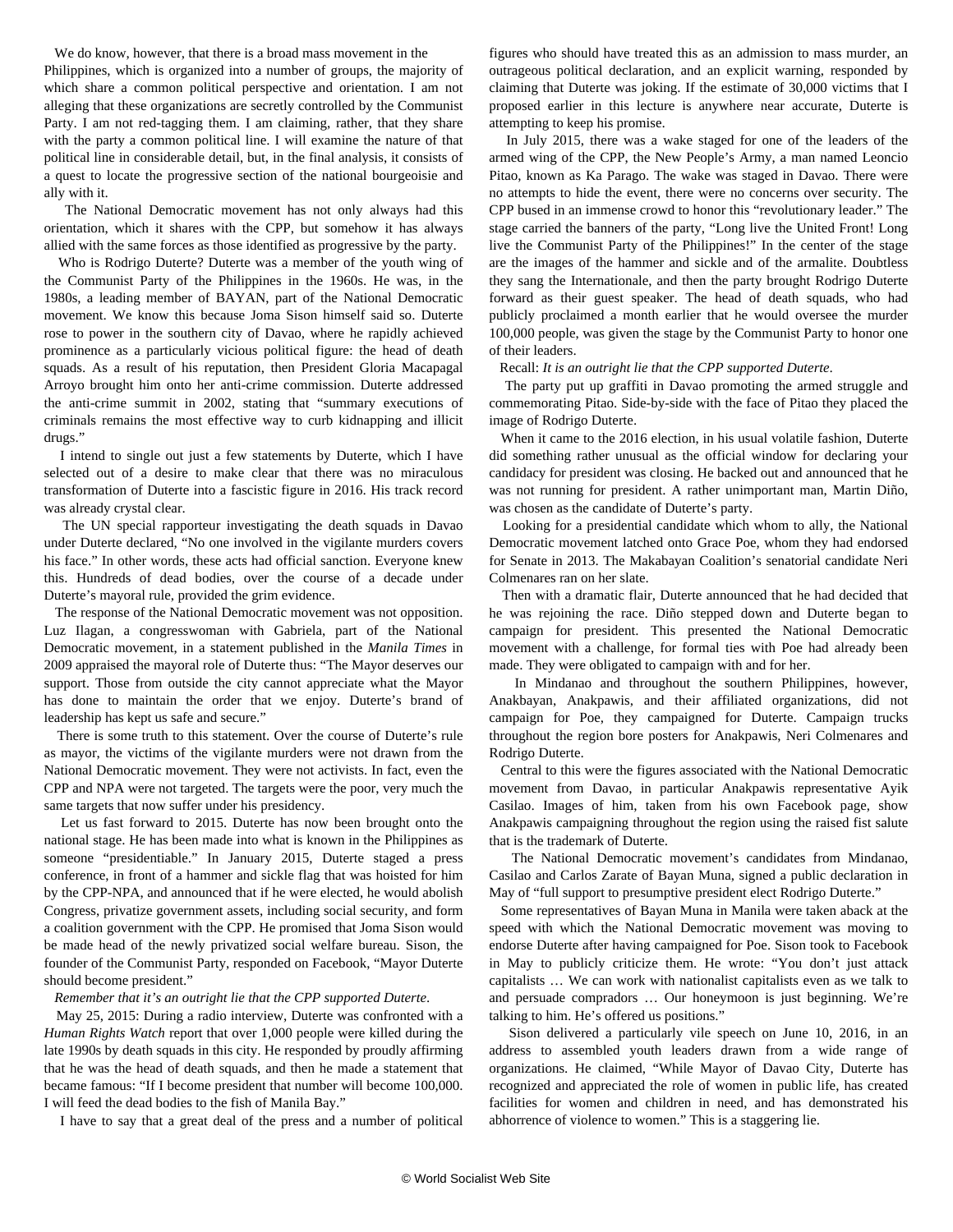Duterte is notorious for making rape "jokes;" jokes along the line of,

having visited men who carried out rape, accosting them for not letting him go first. He wolf-whistles female reporters during his press conferences. When the CPP finally had a falling out with Duterte, he made a speech in which he called upon the military to attack female members of the CPP by shooting them in the vagina.

 This is not a man who has "demonstrated his abhorrence of violence against women."

 I would add that Sison does not have a great deal of credibility when he speaks about the defense of women's rights. The party maintained a policy over the course of decades of disciplining female cadre if they engaged in pre-marital sex. This was an attempt on the part of the leadership to avoid alienating some of their allies in the Catholic Church. Women were routinely excluded from political leadership within the party.

Sison went on in his June 10 address to youth leaders:

 "What is in sight is a kind of Coalition government, between the Party and the Duterte administration, that involves the participation of the Communist Party amidst other patriotic and progressive forces. It is a government of national unity, peace and development. … The question therefore arises whether the national democratic revolution can be completed in the absence of a people's war. …"

 Now he didn't answer this question, but he did propose what precisely would happen to the New People's Army in the event of a coalition government with Duterte.

 "Revolutionary armed units can become guards of the environment and the industries under conditions of peace and development. Integration of armed forces is permissible."

 A great many of the cadre of the New People's Army who have taken up arms, believing that they are fighting for a better world, are young people. These young people have become convinced that there is no other solution to the extraordinary poverty in the country. Many of them have sacrificed their lives.

 Sison was declaring that the armed wing of the party, including the idealistic and self-sacrificing youth who have joined ranks, would be transformed into security guards in industry. Bear in mind that Sison is proposing this transition take place under national democracy, not socialism. These are private capitalist firms to which the NPA would be made security guards. He further argued that the cadre of the NPA could be integrated into the Armed Forces of the Philippines, a force that has been responsible for the suppression, brutal torture, and murder of the cadre of the party over the course of decades.

 No time elapsed under the newly-elected Duterte administration before the character of his presidency became obvious. Agence France Presse wrote on June 12, "Armed police are detaining crying children, bewildered drunks and shirtless men throughout the Philippine capital, in a night-time blitz that is offering an authoritarian taste of life under incoming President Rodrigo Duterte. Parents of children, found on the street, at night, alone, were jailed." Within the first week of the new administration a body count was amassing. The corpses of the victims were strewn in the streets alongside bloody cardboard placards, and images of the carnage were appearing on the front pages of the Philippine press.

 The National Democratic movement didn't simply endorse Duterte. They endorsed the war on drugs. Einstein Recedes, secretary general of Anakbayan wrote on June 26: "We believe that Duterte's war on dangerous drugs and crime is a boon to the poor."

 Renate Reyes, secretary general of Bayan, wrote on July 4: "To put it plainly, he is an ally." While he admitted that Bayan had "differences" with Duterte, he argued that "to be immediately confrontational every time the President said something disagreeable during the past month would have weakened the alliance." He appealed to his readers, "We should at least give him a chance."

 That was the concern of the National Democratic movement. If they warned the public that Duterte was engaged in a campaign of fascistic mass murder, it would weaken their alliance with the president.

 Bayan produced, for the inauguration of Duterte, a statement: "The People's One Hundred Day Agenda," which declared "The Filipino people are elated over Duterte's nationalist and pro-people policy pronouncements."

 After Duterte's inauguration speech, they were welcomed into Malacañang presidential palace where they presented the statement to him and posed for photographs raising fists together with the president.

 Sison began ending his statements by declaring "Long Live President Duterte!"

Recall again: *It is an outright lie that the CPP supported Duterte*.

 Duterte delivered his State of the Nation Address. It was a rambling, vulgar speech, of a type with which we are unfortunately all too familiar now. Part of his speech was directly addressed to the military and police. "I have to slaughter these idiots who are destroying my country," he declared. "I told the military if you see any [criminal], shoot them, even if they surrender with a white flag, that is for war not criminals. Shoot them, show no mercy to them." Anakbayan declared that Duterte's State of the Nation address was a "breath of fresh air."

 On June 26, 2016, *Ang Bayan* the flagship publication of the Communist Party of the Philippines, wrote, "The people will completely support the steps that Duterte will take to remove and punish the drug syndicates." Two weeks later, on July 7, *Ang Bayan* declared, "The CPP welcomes Duterte's call for cooperation with the revolutionary forces against widespread drug trafficking." Luis Jalandoni declared in *Ang Bayan* in August, "The relationship between the revolutionary movement and Duterte is excellent."

 Duterte delivered a speech to the Armed Forces of the Philippines on July 1 in which he issued an appeal to the New People's Army of the CPP. "Use your kangaroo courts to kill them [alleged drug pushers] to speed up the solution to our problem." The CPP responded the next day with a statement entitled "Response to President Duterte's call for antidrug cooperation" which declared: "The party welcomes President Duterte's call for cooperation with the revolutionary forces against widespread drug trafficking." The CPP stated that they "share President Duterte's reprehension of the illegal drug trade."

 A month had now transpired and the body count was in the hundreds. Police were shooting anyone who resisted arrest, with explicit presidential sanction. The CPP followed suit. Their statement continued, "The NPA is willing to give battle with any who resist arrest with armed violence."

 Sison was interviewed on CNN the next day and he announced to an international audience that the party would be violently cracking down on alleged drug dealers. Asked how suspects would be accorded due process in the courts of the NPA, he stated that the "people's prosecutor" would present prima facia evidence in the form of witness testimony before "revolutionary justice" was carried out.

 The party has a long and bloody history of "revolutionary justice" and "people's courts." In the 1980s, the party launched a series of internal purges targetting its own ranks, as they hunted out what they claimed were deep penetration military agents. On the basis of "witness" testimonies, extracted under torture, the CPP murdered nearly 1,000 of its own cadre.

 Recall again Sison's claim: "It is an outright lie that the CPP supported the Duterte regime." I hope that it is by now clear to you what is, in fact, an outright lie. *It is an outright lie that the CPP did not support Duterte.*

 This support and retraction of support, in which the lies are used to justify support and subsequently to cover it up—these constitute a pattern that forms a critical element of the party's historic behavior. This is a point that I wish to establish clearly. The entire history of the party has been falsified by its leadership. If you only take away one thing from of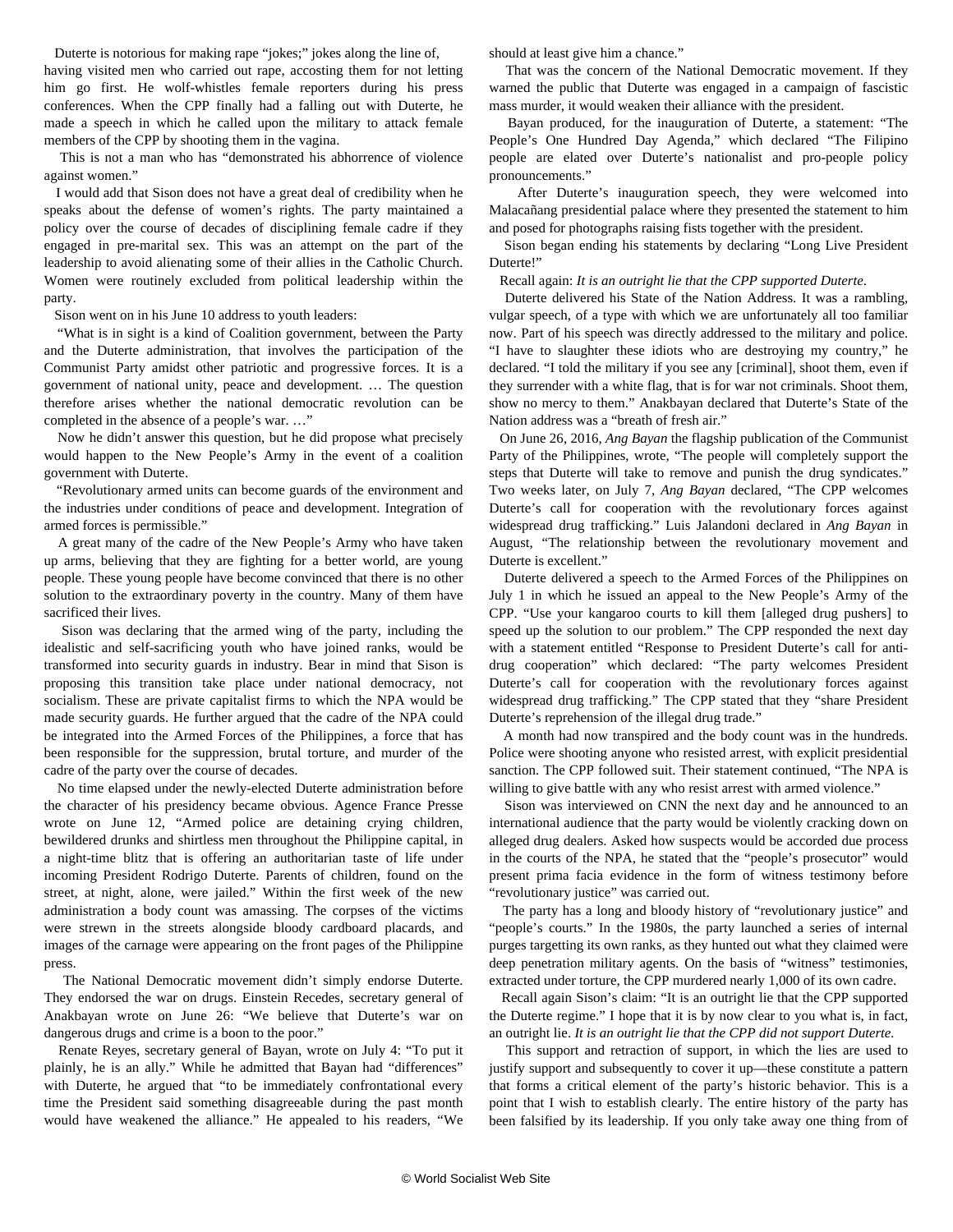this talk it should be a passionate appeal for historical truth.

 I would like to point out one more instance of how the party and the National Democratic organizations support Duterte. It is particularly galling to me.

 In the name of the Kabataang Makabayan (KM), the Nationalist Youth, which was the youth wing of the Communist Party in the days leading up to martial law, the National Democratic movement and the CPP awarded the "Gawad Supremo Award" to Rodrigo Duterte in honor of his nationalism.

 The Gawad Supremo Award, highest award of the Kabataang Makabayan, was awarded to two people and two people only—Rodrigo Duterte and Jose Maria Sison. The young people who joined Kabataang Makabayan were in many ways the best layers of an entire generation. They were self-sacrificing, they labored ceaselessly. As I worked through the history of the period leading up to the Marcos' dictatorship, I came away with a profound admiration for these young people and their commitment and their dedication. At the same time, I developed a profound opposition to what their leadership did with this dedication.

 The awarding of the Gawad Supremo to Rodrigo Duterte seems to me like one final betrayal. The sacrifices of those who fought against dictatorship fifty years ago and all of their suffering was turned into a tawdry merit badge to be pinned on the chest of a fascistic thug in order to facilitate a political alliance.

 I want to turn to the stuff of history. What was the Kabataang Makabayan? What are the historical roots of the party's alliance with Duterte? Are there instructive parallels that can aid in our understanding of the present?

 My account begins with Joma Sison himself. The events with which we are concerned do not start with an individual, and the history involved long predates Sison. The roots of our story begin with the founding of the Partido Komunista ng Pilipinas (PKP), an earlier Stalinist party. I will explain precisely what I mean by Stalinism in a moment. The PKP was founded in the 1930s, it established a large peasant wing, it oversaw a peasant rebellion, known as the Huk Rebellion, that fought against the Japanese occupation and subsequently against the newly independent state, and largely went underground in the 1950s. I cannot cover this history here.

 I want to focus in my lecture today on the history of the split in the PKP that led to the founding of the CPP and how, I argue, both parties facilitated the imposition of martial law. In the rebirth of the PKP out of its dormancy in the 1950s, in the split, in the founding of a new party, no individual played a more central role than Jose Maria Sison.

 Sison's background is particularly instructive. He came from one of the wealthiest families in the country. His great grandfather Don Leandro Serrano controlled the largest estate in northern Luzon during the last quarter of the 19th century. Sison himself recounted that his great grandfather owned 80 percent of his home town and large chunks of four other municipalities. With the profits from the estate he built "the largest mansion in the province. With 25 rooms it was said to have a total floor space of 5,000 square metres excluding a dining hall that could seat hundreds, a chapel and a four-level storehouse that was the biggest in the province." The description is taken from Sison's own memoirs which were written on basis of interviews with him.

 Don Gorgonio Sison, Joma Sison's grandfather, married one of Don Leandro's daughters. He was the last *gobernadorcillo* of Cabugao under the Spanish colonial regime. He became the municipal president of the town during the brief lived Philippine Republic and managed to retain his position under the Americans, becoming Cabugao's mayor.

 By 1921, the Sison family estate included vast tobacco holdings worked by an army of tenant farmers. Sison's family embodied feudal privilege with peasant clients and sprawling landholdings adjoined and divided up by intermarriage. He was at the center of a vast nexus of familial

connections. Two of his uncles were congressmen, one was the archbishop of Nueva Segovia, and his great uncle was the governor. One of his other uncles was the president of the University of the Philippines, another uncle was the head of Commission on Elections (COMELEC). The front pews in Sunday mass were reserved for his family. Peasant tenants came each day to house to deliver land rent and to ask for seeds, to do menial tasks around the house and to plead for special consideration. All of this shaped Sison's psychology.

 His mother, in a charming interview with *Graphic Weekly* in 1970, said that her son, whom she called Cheng, "used to order the maids around, more than any of my other children. Maids had to wait on him constantly. He never did things for himself. Even in the bathroom he would call the servants to hand him his towel, his clothes."

 This world of privilege, however, was disappearing. Don Leandro's estate had been based on rice, tobacco, indigo and maguey. These commodities fared poorly in the 20th century. While sugar became a monocrop commodity of immense global significance, indigo and maguey were replaced with synthetic dyes and synthetic fabric. The center of rice production largely shifted to the province of Nueva Ecija. Tobacco came to dominate the family holdings and it could not sustain their former wealth.

 Looking to shore up the family holdings, Sison's father, Salustiano, wrote a letter to his uncle Vicente Mallari in 1949 asking him to convey to the Secretary of Interior that he was interested in becoming "a secret agent" for the government. This letter is housed in the University of Hawaii in the collection of Sison's brother, Ramon Sison. He wrote:

 "I have learned from reliable sources that Secretary Sotero Baluyut is employing secret agents for the Department of Interior in pursuance of the present campaign against dissidents in Central Luzon and other parts of the Philippines." This was in reference to the Huk Rebellion. Sison's father was looking to shore up the family holdings by become a secret agent to suppress the Huk Rebellion.

 The family's declining financial means meant that Sison's horizons were somewhat circumscribed. He was still a child of privilege but he and his siblings pursued a less feudal and more urban existence with decidedly more limited means. They were, in a word, petty bourgeois.

 Sison's siblings became a doctor, a dentist and a technocrat in the Marcos administration and Sison himself aspired to "become a lawyer, go to Harvard and become a political leader." He pursued his undergraduate and graduate education at the University of the Philippines where his uncle, Vicente Sinco, was president of the university. Sinco secured funding for his nephew from the International Cooperation Agency (ICA), the predecessor of USAID.

 It was during the course of his graduate career that Sison began to develop a political perspective, which was shaped above all by the ideas of Claro M. Recto.

 Recto shaped the ideas of an entire social layer in the late 1950s and early 1960s with his speeches calling for "nationalist capitalism." He was addressing a fundamental problem that confronted the Philippine economy, as it did the economies of countries of belated capitalist development around the world. The Philippine economy was dominated by international finance capital, above all American business interests, and it was shaped according to their interests. Recto articulated, rather eloquently, the interests of Filipino capitalists.

 A speech which Recto delivered to the Cavite Jaycees on February 24, 1957 is representative. He called for "the industrialization of the country by Filipino capitalists, and not simply the prevention of industrialization by foreign capitalists; exploitation of our natural resources by Filipino capital; development and strengthening of Filipino capitalism, not foreign capitalism; increase of the national income, but not allowing it to go mostly for the benefit of non-Filipinos."

This was Recto's fundamental concern—the development of Filipino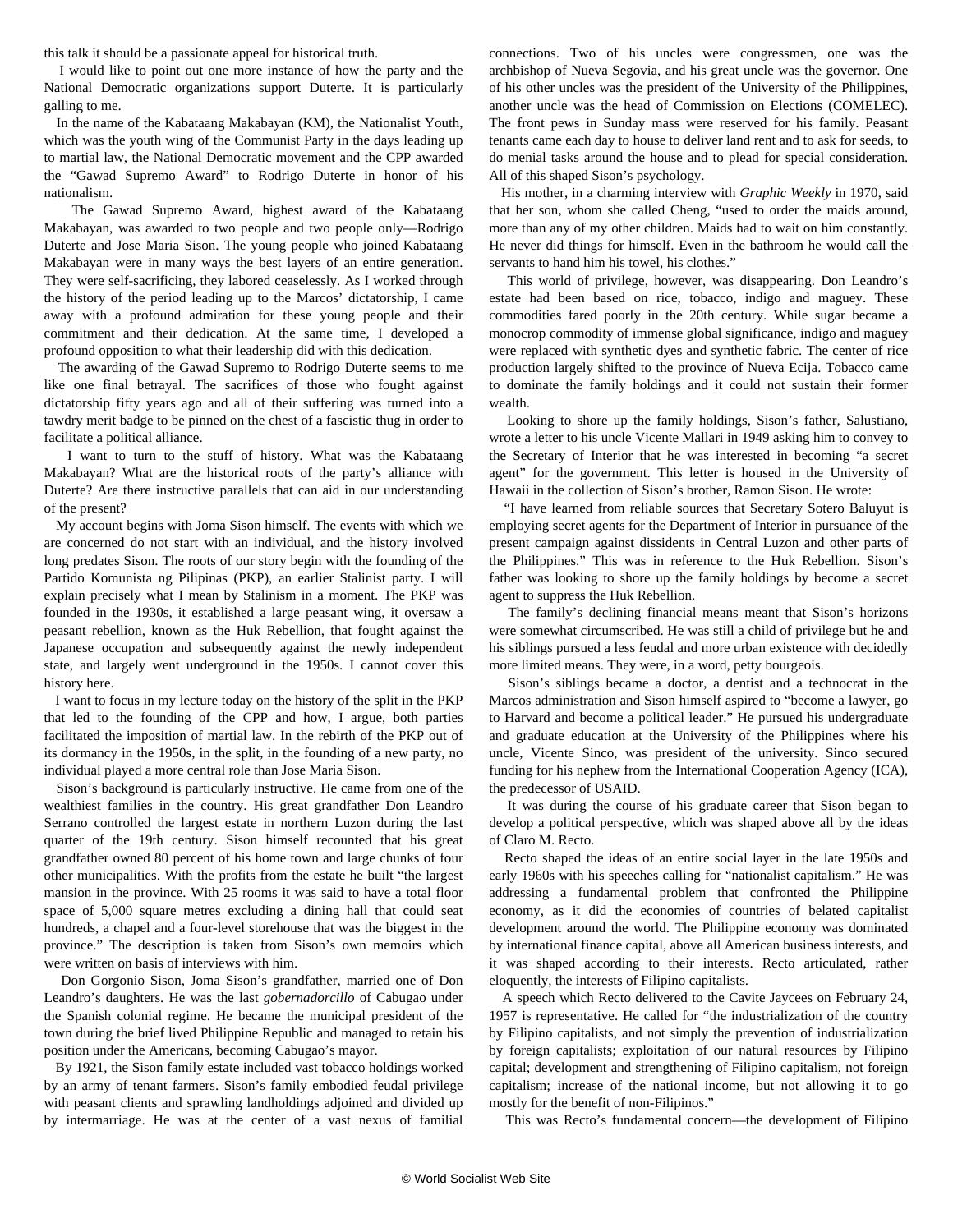capitalism. Measures were taken along these lines through the Filipino First policy of the Garcia administration. The privileges of American capital in the Philippines had been legally enshrined by Washington into the laws of its former colony. As a result, the targets of Filipino First were overwhelmingly the Chinese business community. They were scapegoated and their assets were stripped from them.

 In the end none of the issues that Recto sought to address in the development of Filipino capitalism were resolved. The young people who were drawn to the perspective of Recto began to recognize that if Recto's vision was to be achieved it required the impetus of a mass movement behind it. It was not sufficient for it to remain the program of capitalists, it had to become a program adopted by the broad mass of the population.

 In 1965, shortly after the founding of Kabataang Makabayan (KM) and shortly before Sison instructed KM to support Ferdinand Marcos, Sison delivered a speech in front of the US embassy in which, according to the *Manila Bulletin*, he told his audience: "We are siding with Filipino capitalists." This was his fundamental perspective.

 He elaborated this perspective very clearly in a speech entitled "The Nationalist as Political Activist," which he delivered in 1966. He told his audience that Philippine society was divided into three wings.

 "In terms of class tendencies, material interests and ideology, the left wing would be occupied by the working class and the peasantry. The middle wing embraces three strata of the so-called middle class and these three strata can themselves be described as left, middle, and right within the middle wing, the left middle wing is occupied by the intelligentsia, and self-reliant small property owners whom we may call the petty bourgeoisie; the middle middle, the nationalist entrepreneurs, whom we may call the national or middle bourgeoisie; and the right middle, the merchants who are partially investors in local industry and who are also partially compradors. The right wing is composed of the anti-nationalist forces, such as the compradors, the landlords and their rabid intellectual and political agents".

What is the political task of the mass movement? Sison continued:

 "To tilt the balance for the purpose of isolating the right wing composed of the enemies of progress and democracy, it is necessary therefore for the main and massive forces of the workers and peasants to unite with the intelligentsia, small property owners and independent handicraftsmen, win over the nationalist entrepreneurs and at least, neutralize the right middle forces. The resulting unity is what we call nationalist or anti-imperialist and anti-feudal unity."

 The fundamental task for workers and peasants, the overwhelming majority of the population, was not to fight for their own independent interests but to win over the "middle middle"—the nationalist bourgeoisie.

 This is a hard thing to sell. What Sison was effectively promoting was trickle-down economics. It had not yet received that name, for this was not yet the era of Reagan. The claim of Recto, however, and in Sison's early articulations it took the same form, was that if you improve Filipino capitalism you will improve the lot in life for everyone, including the working class. Let's be honest, telling a worker, "support your boss, it will be good for you," is not an effective slogan on which to build a mass movement.

 Sison's graduate career ended and he travelled to Indonesia. He was facilitated in this by a member of the Indonesian Communist Party named Bakri Ilyas. In Indonesia, Sison worked closely with the large Partai Komunis Indonesia (PKI) and over the course of his half-year stay in the country he learned what I am terming the program of Stalinism. Allow me to explain precisely what I mean by that.

 Stalinism is not simply the mechanism that I think is popularly associated with the name—show trials, purges, the cult of the great leader. These things are part of Stalinism, but they are its necessary expressions and not the essence of the matter. Stalinism is first and foremost a political program. The historical record bears this out in spades.

 Stalinism was a political program that articulated the interests of the ruling bureaucracies, first in Moscow and subsequently in Beijing. These social layers, of whom Stalin was the foremost representative, came to feel that their interests were best served not by promoting world socialist revolution but by the development of the national economy of the USSR. It was this national economy that funded and stabilized their privileges. In service to this end they put forward a political line that was fundamentally antithetical to all prior Marxism, something that Lenin had never dreamed of—socialism in one country. They argued that you could build socialism within the borders of a single country.

 The idea of Marxism was that socialism had to be a step beyond capitalism and thus had to build on the highest achievements of capitalism and that among these achievements was creation of the world market. Socialism could thus only be achieved on a global scale. This was no longer a perspective being put forward by the leadership of the Soviet Union under Stalin. This was the programmatic core of Stalinism: socialism in one country.

 Not all of the Soviet Communist Party adopted this perspective. Stalin was fiercely opposed in this by what was known as the Left Opposition under the leadership of Leon Trotsky. In opposition to Stalin, Trotsky put forward the program of permanent revolution, which argued that socialism could only be achieved by the international working class carrying socialist revolutions around the world; it could not be constructed within a single country. The political task, therefore, was to organize workers and peasants throughout the world in a fight for socialism.

 The international interests of Stalinism, in service to the program of socialism in a single country, were above all to secure trade ties and diplomatic relations with capitalist powers. It needed markets for goods, a source of supplies for creating heavy industry, and stability on its borders. How could they secure such things, what weight could they bring to negotiations?

 The success of the Russian Revolution and the heritage of Marxism, which the party claimed as its own, gave Stalin and the bureaucracy an immense political capital: the cadre of Communist Parties around the globe. They instructed these cadre to ally with a section of the capitalist class. In this way they could negotiate with the ruling class around the globe by bartering with the support of a mass movement. The Stalinists created the theoretical justification for supporting a section of the capitalist class by rehabilitating an old theory, originally put forward by an opponent of the Bolsheviks, the Mensheviks—the idea of a two-stage revolution.

 The two-stage theory argued that in countries of belated capitalist development, such as the Philippines, the tasks of the revolution were not yet socialist. It was first necessary to carry out national and democratic measures, and among these was land reform. These were immensely important tasks. The two-stage theory argued that it was impossible to attempt to carry out socialist measures until these national democratic tasks had been completed.

 The tasks were thus not yet socialist but capitalist in character, and as a result, the Stalinists argued that a section of the capitalist class would necessarily play a progressive role—these layers they referred to as "the progressive section of the national bourgeoisie."

 This then was the fundamental program of Stalinism: socialism in one country, a two-stage revolution and the bloc of four classes, which required an alliance with the capitalist class.

 Trotsky and the Left Opposition, which organized itself into the Fourth International, opposed this program and argued that in countries of belated capitalist development the capitalist class was fundamentally incapable of carrying out national and democratic measures.

 Capitalists in the Philippines, for example, would not carry out land reform because they are not a separate class from the landlords. All of the big capitalists are in fact also the landed elite. If you examine the history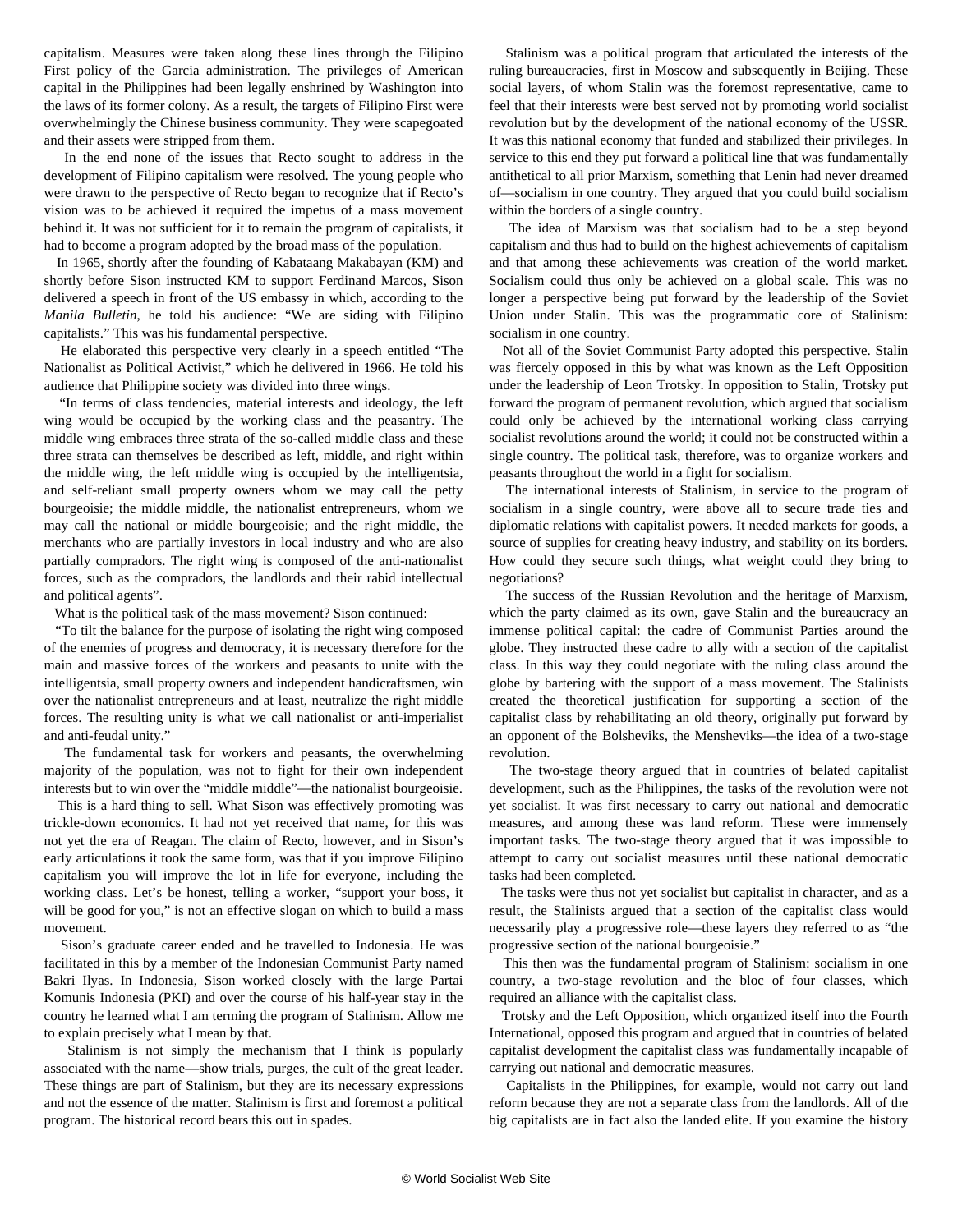of the CPP's alliances over the past 50 years a great many of their allies have been the representatives of the sugar barons. These are not forces with any interests in carrying out land reform. The tasks of the national democratic revolution, Trotsky argued, could only be carried out by workers, leading the peasantry, for their own independent interests, and this required that they adopt a socialist program.

 Having laid out what I mean by the program of Stalinism, I would like to explore what its political expression was in the 1960s and early 1970s.

 Sison addressed an audience of young people in early 1967, quoting from Mao extensively. Mao had stated:

 "Some people fail to understand why, so far from fearing capitalism, Communists should advocate its development in certain given conditions. Our answer is simple. The substitution of a certain degree of capitalist development for the oppression of foreign imperialism and domestic feudalism is not only an advance but an unavoidable process. It benefits the proletariat as well as the bourgeoisie, and the former perhaps more."

 Note that Mao is saying that capitalism is in fact better for the proletariat than it is for the bourgeoisie. Stalinism had supplied the trickle-down arguments of Recto with the guise of Marxism. Sison's quote from Mao continued:

 "It is not domestic capitalism but foreign imperialism and domestic feudalism which are superfluous in China today, indeed, we have too little of capitalism."

 Sison elaborated on this perspective: "It is a basic principle of Marxism that bourgeois-democratic conditions must first exist before a socialist society can be built up. What we need in the Philippines today is a conscious national unity strong enough to assert our own sovereignty and achieve Filipino democracy before we are divided on the question of socialism."

 This was the essence of the matter. According to Sison, the perspective of socialism for the Philippines was that it was not yet time for socialism. It was necessary to find the progressive capitalists and ally with them.

 The first progressive representative of the national bourgeoisie endorsed by the party during Sison's time in the leadership of the PKP was President Diosdado Macapagal.

 In 1962, on returning from Indonesia, Sison was brought into a newlyformed, five-member executive committee of the PKP. Among the other members of the committee was the trade union leader, Ignacio Lacsina. Working through the confidential papers of the US embassy, I discovered that Lacsina was not only a member of the executive committee of the party but he was also a regular informant for a representative of the CIA housed at the US embassy. Lacsina met with his embassy handler regularly to inform him of developments within the party.

 One of the more remarkable developments in the 1960s was the foundation of a Workers Party known as Lapiang Manggagawa (LM). It was an independent organ of workers formed out of a merger of all the major trade unions into a political party that was founded in January 1963. Such a thing had never existed before. Lacsina was given the most powerful position in the LM, secretary general, while Sison served as Vice President for Propaganda, a position which made him responsible for all of the party's public statements.

 Within seven months Sison and Lacsina had merged the independent workers' party with the ruling Liberal Party (LP) of President Macapagal. Macapagal was establishing friendly ties with Sukarno in Indonesia and both the PKI and the PKP saw this as a step toward geopolitical nonalignment. This was their motive in proclaiming him the progressive representative of the national bourgeoisie.

 Sison and Lacsina arranged the merger of the LM with the LP during the midst of the government's brutal suppression of some of the sharpest labor unrest in the country's history. In 1963, 3,000 longshoremen at the Manila Port went on strike. The strike lasted for 169 days—shutting down the country's main port. Commerce ground to a halt. Workers were murdered on the picket line by both government troops and scabs. Some workers died of malnutrition because none of them were given strike pay. By mid-August official estimates placed the business losses incurred by the port strike at over one billion pesos with more than a month to go.

 The port was directly controlled by the government. The workers were picketing and striking against the Macapagal regime, not a private company. On August 6, 1963, as Macapagal concluded the Manila summit with Sukarno, Joma Sison and Ignacio Lacsina oversaw the merger of the Lapiang Manggagawa with the Liberal Party.

A document signed by both the LM and the LP declared,

 "Aware of the epochal social and national reforms now being energetically carried out under the leadership of President Diosdado Macapagal;

 "Believing that nothing short of the unity of all forces for democratic change can assure the success of these reforms...

 "Realizing that the forces opposed to reform programmes have banded together under the banner of the Nacionalista Party; ... "agree to coalesce the parties effective immediately…"

 This was the logic they presented to the working class: Macapagal was carrying out reforms and the forces opposed to reform had banded together in the political rival of the LP, the Nacionalista Party. On this basis Sison and Lacsina merged the independent workers' party with Macapagal's LP.

 The workers at the pier were already on strike, and had been for two months, when the merger document was signed. Lacsina had publicly announced that he intended to call out a general strike of the LM in support of the port workers. He used this threat to negotiate ties with Macapagal and then called off the general strike before it could commence, abandoning the port workers.

 In early September, while the port workers' strike was still ongoing, Philippine Airline workers went on strike and shut down nearly all domestic travel in the country. Macapagal deployed the Philippine Constabulary and they bayoneted the workers on the picket lines on September 8. I doubt if a single person in this meeting was aware that these events ever took place. They have been erased from history because those who were responsible for the leadership of the workers' organizations betrayed them.

 What was Sison busy doing at this time? He was writing the Handbook of Macapagal's Land Reform program. The land reform of the Macapagal administration had been written by a man named Wolf Ladejinsky of the Ford Foundation. Its function was to transform sharecroppers into cash rent paying tenants. Peasants who were interviewed later in the 1960s declared that this transformation had made their lives worse.

 We know that Sison wrote this handbook for the LM, because he has listed it as one of his publications on the bibliography of his writings on his personal website. The frontispiece of Sison's book carried a smiling picture of Macapagal and an inscription that reads "To President Macapagal, for his relentless struggle to emancipate the Filipino peasant." Sison told his readers,

 "President Diosdado Macapagal believes that the land problem cannot be solved by merely regulating share tenancy and/or by coercing a restless peasantry with civilian guards and military operations.

 "In the Agricultural Land Reform Code, the basic solution to the basic problem is provided: Share-tenancy is to be totally abolished and ownercultivatorship be instituted in its place. To accomplish this principal objective the Code offers a full panoply of implementing land reform agencies whose functions and operations are all revealed in this primer."

 That's what Joma Sison wrote in 1963. Seven years later, he wrote *Philippine Society and Revolution*, which became the most important work of the Communist Party of the Philippines. This is what he had to say about the Land Reform Code of which he had served as the lead promoter in 1963: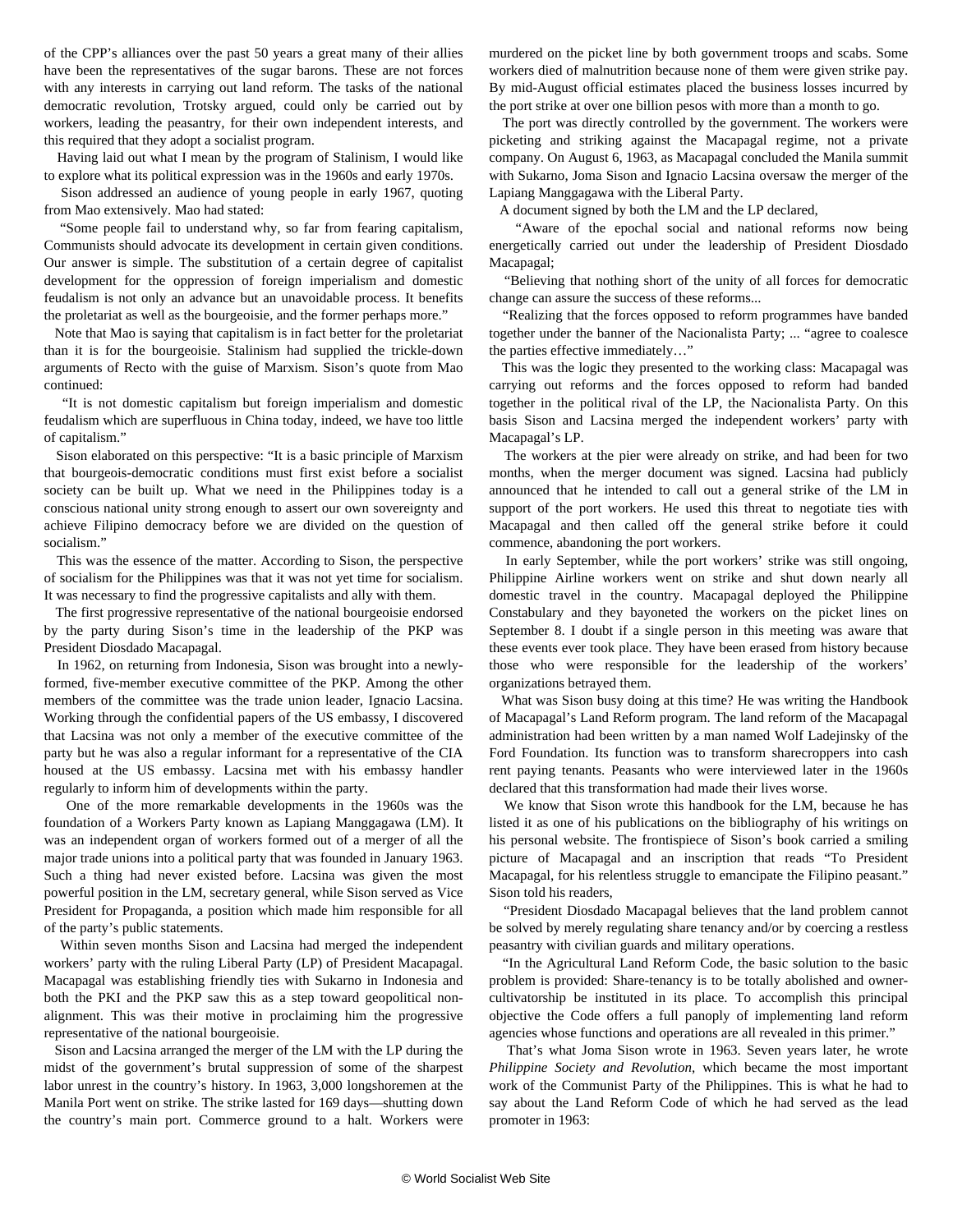"To further make itself appear progressive and to swindle the peasantry, the Macapagal puppet regime enacted the Agricultural Land Reform Code. Like all previous land reform laws, the code amounts to nothing when shorn of its glittering generalities and when the provisions favorable to landlords are exposed. After a few token land reform projects, the bankruptcy of the code becomes conspicuous...."

 Macapagal's land reform was "a bombastic collection of words to cover the oft-repeated lies of the landlord class."

 That was in 1970. Recall again the pattern: the party supports Duterte; the party declares that it is an "outright lie" that they supported Duterte. Sison wrote the handbook of Macapagal's Land Reform; Sison declared that Macapagal's land reforms promoted the interests of the landlords and swindled the peasantry. Lies upon lies.

 Macapagal proved to be of limited usefulness and he turned against Sukarno in 1964. Joma Sison oversaw the shift in the front organizations of the party from their support of Macapagal to support for Marcos. The party instructed workers, peasants and youth to support Marcos on the claim that Marcos would keep the Philippines out of America's war in Vietnam.

 Lyndon Johnson reached out to Macapagal in 1964 asking the Philippines to deploy troops to Vietnam in anticipation of a surge in US deployment to the country. It is historically noteworthy that this appeal was made prior to the Gulf of Tonkin Incident. Macapagal promised to send troops and sent a bill to the legislature. Then Senate President Ferdinand Marcos attacked Macapagal, accusing the President of attempting to implement a dictatorship.

 On the basis of the claim that Marcos would keep troops out of Vietnam, Sison delivered a series of speeches in support of the Nacionalista Party, and by November 1965 he had instructed MASAKA, the peasant organization, Lapiang Manggagawa, the workers' organization, and Kabataang Makabayan, the newly founded youth organization, to support Ferdinand Marcos.

 One week after Marcos was elected, in an interview with Stanley Karnow of the *Washington Post*, he declared that he would deploy Filipino troops to Vietnam.

 The Kabataang Makabayan had been founded a year before it was instructed to support Marcos. In his speech to the Founding Congress, Joma Sison told his audience, in rhetoric that should sound familiar by now:

 "On the side of imperialism are the compradores and the big landlords. On the side of national democracy are the national bourgeoisie, composed of Filipino entrepreneurs and traders; the petty bourgeoisie, composed of small-property owners, students, intellectuals and professionals; and the broad masses of our people, composed of the working class and the peasantry to which the vast majority of the Filipino youth of today belong."

 The militant youth wing of the PKP was founded on the perspective of the bloc of four classes and an alliance with the capitalist class.

 As Ferdinand Marcos took office in early 1965, and as a result of global circumstances not national developments, an immense social crisis loomed. Marshall Wright, of the US National Security Council, sent a confidential memo to National Security Advisor Walter Rostow, in which he said:

 "It would be nearly impossible to overestimate the gravity of the problems with which our next ambassador to Manila must deal. It has become common-place for people knowledgeable on the Philippines to predict a vast social upheaval in the near future. There is widespread talk that the current president will be the last popularly elected Philippine chief executive. Many high-level American officials consider the Philippines to be the most serious and the most bleak threat that we face in Asia."

 A social explosion was imminent. The response of the ruling class around the globe was a turn to authoritarian forms of rule. There are more

than shadows of the present contained here. We are confronted with social crisis and the rising tide of global authoritarianism: Suharto, Marcos, Pinochet. Like the capitalist class around the globe, the ruling elite in the Philippines felt its class position to be imperiled. The entirety of the ruling elite, and not simply Marcos, sought the solution to this danger in dictatorial forms of rule. There was hardly an individual amongst them that was determined to defend democracy.

 The architecture for police-state rule in the Philippines had been written by US imperialism, which wrote martial law into the constitution of its former colony and wrote trial by jury out. Numerous prior presidents, including Macapagal and Garcia and Quirino, had all indicated that they would employ these clauses and declare martial law.

 Why did Marcos succeed where they had failed? His success rested upon context of social crisis that led to the rise of global authoritarianism, and a universal sentiment among the elite that they could no longer afford the trappings of democracy. If I could use an analogy: the implementation of dictatorship by Ferdinand Marcos was like a game of musical chairs or, as we call it in the Philippines, Trip to Jerusalem. All of the ruling elite were engaged in a game circling Malacañang, knowing that when the music stopped, when martial law was imposed, whoever was seated in the presidential palace would be dictator.

 It was in this context that the Sino-Soviet split played out across the Philippines. One of the most damning indictments of Stalinism is the fact that the vast economies of China and the USSR never merged. The program of "socialism in one country," I argue, was always a betrayal of Marxism, but you could argue it had a certain logic: there only was one country in which to build socialism. But after 1949 there were multiple countries, each of them committed to building "socialism in one country," each with their own national interests. Those national interests inevitably diverged, and that divergence turned into a fraternal conflict, and that conflict into an armed dispute, and it split communism around the globe.

 The Soviet Union, situated behind the buffer zone of Eastern Europe and on a fairly stable industrial base, was able to articulate a program of peaceful coexistence with Washington, and pursued ties with dictators around the world as a means of stabilizing its diplomatic and trade relations. When Suharto oversaw the crushing of the PKI, murdering over a million Indonesian communists, workers and peasants, and took power, the Indonesian army had been operating, to a certain extent, with arms that had been sold to them by the Soviet Union. In the wake of the slaughter, Moscow established friendly ties with Suharto.

 Beijing, meanwhile, confronted Taiwan, Japan, the US war in Vietnam and a dramatically underdeveloped economy. In an attempt to diffuse the threat of US imperialism from its borders in 1965, Lin Biao put forward the line of "protracted people's war": armed guerilla movements throughout the countryside of the world. This was still in service to the program of support for the progressive section of the national bourgeoisie, but it was not to the ruling dictators. It was to, as I like to call them, the conspiring understudies in the drama of dictatorship: those forces in the Philippines like Ninoy Aquino, who sought to displace Marcos, but did not do so, in the end, in defense of democracy. They did so to ensure that they themselves would be in the position of power.

 The armed movement of the CPP, and the persuasive force that its radical rhetoric gave it over the social crisis, was brought in service to these layers, the conspiring layers of the national bourgeoisie.

 I do not have time to adequately elaborate the manner in which this played out, but I would like to make a few points.

 The PKP, oriented to Moscow, took up salaried positions in the Marcos administration in 1966. They secretly facilitated his negotiations with Moscow, which he could not democratically conduct because he was hampered by certain reactionary clauses in Philippine law that prohibited him from interacting with Communist countries.

The PKP then had members of their periphery ghost-write Ferdinand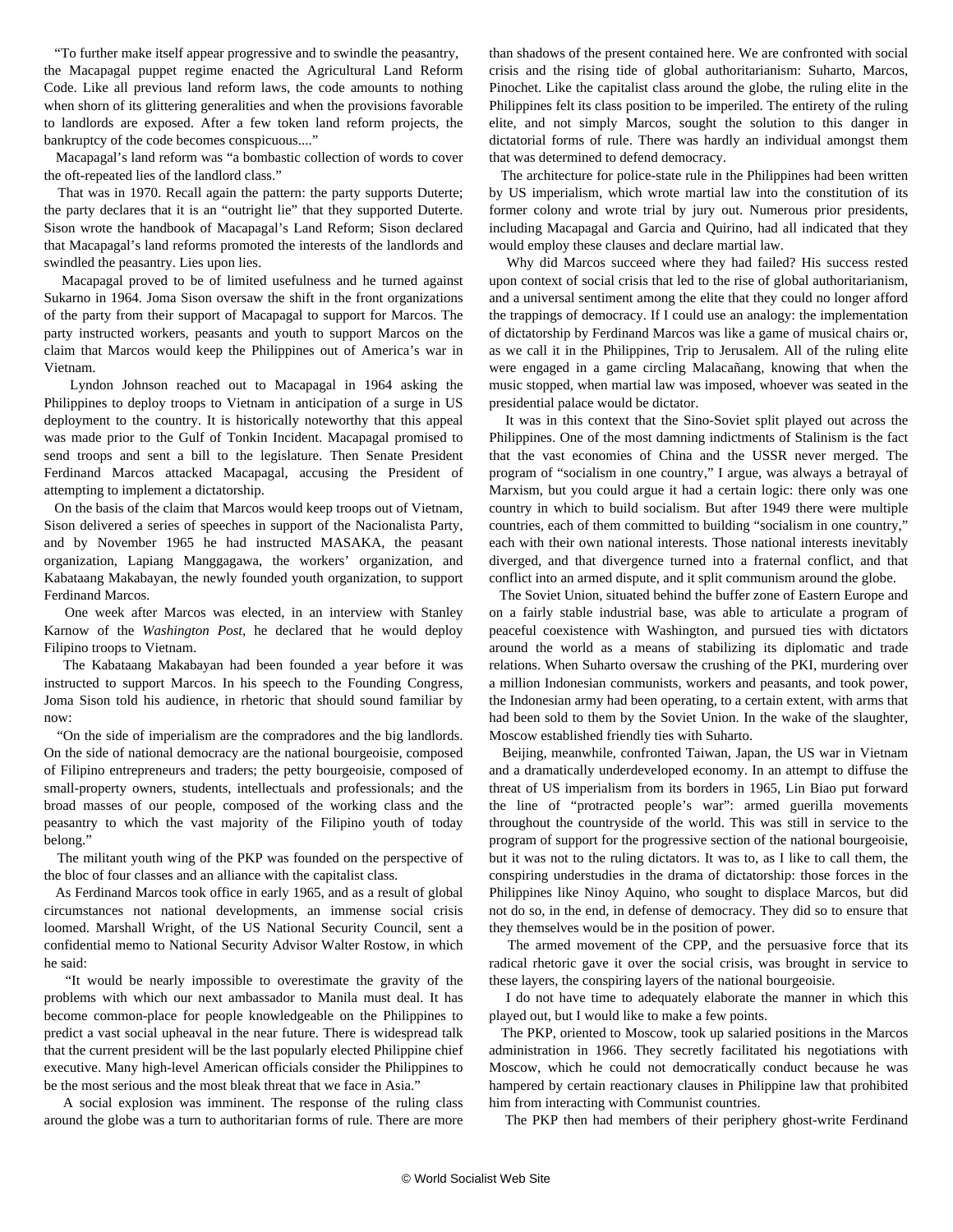Marcos' justification for martial law, a book entitled *Today's Revolution: Democracy.* It was written by Adrian Cristobal, who was in the periphery of the Communist Party, and it declared: "To Lenin we owe the statement that there could not be revolution without a revolutionary theory. … Lenin conceived of the revolution in two steps: the first the bourgeois, then the proletarian."

 The argument of a two-stage revolution was Stalin's not Lenin's, but what is even more striking is that this was the voice of Ferdinand Marcos. The PKP ghost-wrote the justification for martial law, pretending that Lenin had put forward Stalin's perspective and then put these lines in the mouth of the wannabe dictator. What an extraordinary act!

 Jesus Lava, longtime head of the party, proclaimed that Marcos' book was "a brilliant analysis of the ills of Philippine society."

 When Marcos imposed martial law in 1972, a section of the PKP broke away and attempted, through armed struggle, to oppose the party's support of the regime. These layers had waited far too long to break from the party, a point that I elaborate in great detail in my dissertation. The PKP, however, was unable to enter into the cabinet of Ferdinand Marcos if there was a section of the ranks that opposed martial law. And thus, denouncing their opponents as Trotskyites—a language that Stalinists use to murder their opponents—they assassinated and executed their insubordinate rank-and-file. The estimates are hard to come by, but somewhere from 60 to 70 of the cadre of the PKP were murdered by the leadership of the PKP so that they could endorse military dictatorship. While the numbers are not yet clear, it is safe to say that more communists were killed by the PKP than were killed by the Marcos administration.

 The PKP justified its support for the dictator on the grounds that he was using martial law to rapidly create the conditions for functioning native capitalism. At their Sixth Party Congress held in early 1973, the PKP wrote,

 "The Philippines is a neocolonial country of dynamic capitalist development. Its economy is in the main backward and deformed by colonial plunder. ... Under the hegemony of finance capital, spearheaded by US imperialism, the Philippines is vigorously being transformed from a predominantly feudal country into a modern capitalist economy. Today it is experiencing a tremendously rapid pace of capitalist buildup through the instrumentality of the martial-law dictatorship."

 Now, if you didn't know it, that doesn't sound like an endorsement from a Communist Party: international finance capital is developing capitalism through martial law dictatorship. This formulation did in fact express the class orientation of the PKP and served as the endorsement of dictatorship that they published at their Sixth Congress. Every member of the party was compelled in the wake of the congress to resubscribe to the party in order to remain a member. If you were to be a member of the PKP, you were obligated to sign on to this political resolution endorsing the dictator.

 The leaders of the PKP carried out a tremendous political crime. They entered into the administration of the martial law dictatorship. They took up positions in Foreign Affairs, the Labor Ministry and military intelligence, where they were responsible for crushing their rivals, the Maoists. Many of them are still alive, some of them are in prominent positions.

 The CPP meanwhile was oriented to the conspiring sections of the bourgeois opposition. The party held sway over the vast mass movement of the time, and using the rhetoric of Cultural Revolution and protracted people's war, they were able to channel this unrest behind their bourgeois allies.

 Above all, the CPP was allied with Ninoy Aquino, scion of a leading political dynasty who stood at the center of a vast set of sugar interests. Aquino had facilitated the establishment of relations between Sison and the head of a local armed movement, which was based on Aquino's sugar estate, a man known as Commander Dante. The meeting between Sison

and Dante was instrumental in the creation of the New People's Army.

 This point in my dissertation has been taken out of context by certain Duterte apologists, who latch onto Aquino's relations to the CPP to argue that Marcos was somehow justified in imposing dictatorship. They deliberately leave out the central fact that Marcos had the full-throated support of his own Communist Party which assisted in the implementation of dictatorship.

 Aquino was not an opponent of martial law. A memorandum of the US Embassy, on September 12, 1972, summarizing a meeting between Aquino and political officers of the Embassy, reads:

 "Aquino believes that martial law is the most likely means Marcos will use in order to stay in power. Aquino said that he would support Marcos if this is the course he adopts. Since the law and order and economic situation is deteriorating so rapidly, in Aquino's view, the good of the country requires strong measures on the part of the Central Government. The growing threat from the dissidents, the worsening law and order problem … were cited by Aquino as reasons why stronger central government action is needed. Such action means martial law. Were he President, Aquino indicated that he would not hesitate to take such strong action and would, for example, execute several corrupt officials at the Luneta Park in Manila as a lesson to other officials that he meant business."

 Aquino was not a democratic figure. He fully represented the social layers with which the CPP had allied, and whom they promoted as the opponents of "fascism." In the end it didn't matter who won: Marcos and the PKP or Aquino and the CPP. Regardless, the Filipino working class confronted dictatorship.

 When dictatorship was finally imposed, Sison hailed it as good for revolution, for he claimed that "repression breeds resistance." This has always been the line of the party: the worse that "fascism" gets, the better it is for building opposition. This is a fundamental falsehood. Workers have everything at stake in defending democracy. It is the air they breathe for the development of a political movement.

 Sison did not just double down on his line that repression would cause the revolution to grow. He also insisted, two weeks after military dictatorship had been imposed upon the country, on October 1, 1972, that the party need to find and ally with the progressive sections of the national bourgeoisie:

 "The Party should win over members of the national bourgeoisie, in the cities and in the countryside, to give political and material support to the revolutionary movement. Since they themselves cannot be expected to bear arms against the enemy …"

 The party did not expect these progressive capitalists to bear arms. That was the task of workers, peasants and young people. These were the forces that the party expected to labor, and suffer, and die.

 "… they can extend to the revolutionary movement support in cash or kind ..." The capitalists were expected to give the party money, to fund it. And in return, Sison continued, "The party should protect their legitimate interests …"

 This was Sison's response to martial law: it was good for revolution; workers would take up arms; capitalists would give the party money; the party would instruct the armed workers to defend the interests of the capitalists.

 Mao, meanwhile, went a very different way. Confronting the threat of a possible Soviet invasion in the wake of the crushing of the Prague Spring and the declaration of the Brezhnev doctrine that the Soviet Union would interfere with the affairs of any socialist country that threatened Soviet interests, Mao crushed the Cultural Revolution, ostracized Lin Biao, reached out to Kissinger and Nixon and established ties with US imperialism, with Washington.

 Mao then turned to countries around the world and, like the Soviet Union, established relations with dictators. He embraced Marcos and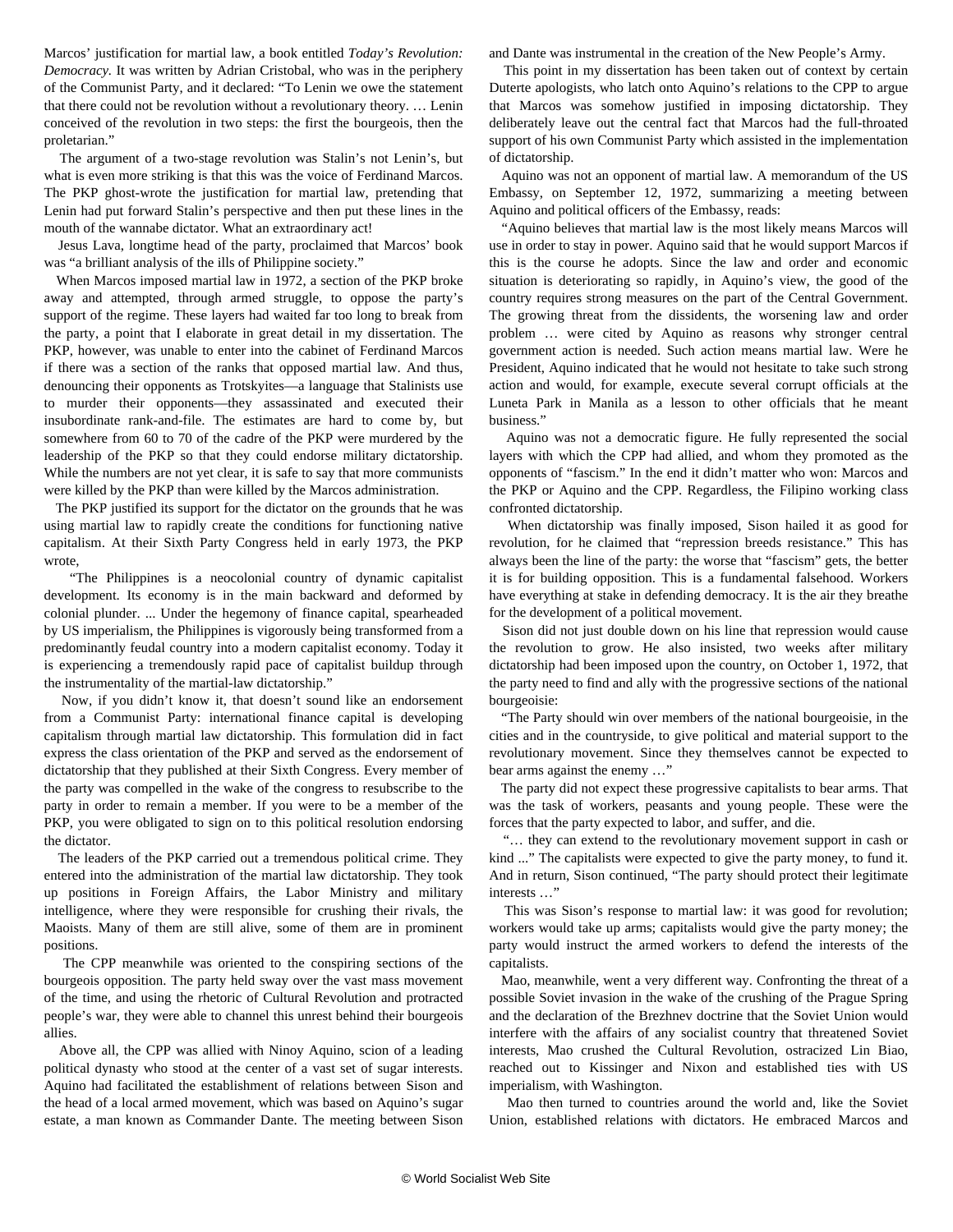Pinochet. Salvador Allende was tied to the Communist Party of Chile, which was oriented to Moscow, and when Pinochet crushed the Communist Party and the Chilean working class, the Communist Party of China immediately welcomed Pinochet.

 Marcos used martial law to carry out the repression of the working population on an industrial scale, crushing the social unrest of the time. When Marcos visited Beijing to establish trade and diplomatic relations with the People's Republic of China, Mao issued a public statement that the CCP would not interfere in the "domestic affairs" of the Philippines.

 Sison proclaimed that Mao's opening of relations with Marcos was a "diplomatic victory for the People's Republic of China and a victory for the Philippine revolutionary struggle." The word "lies" is inadequate to encapsulate this argument.

 It is impossible to defend human rights, not simply within these organizations, but on the basis of their political line. The CPP and its allied organizations do not represent a force defending democracy. That is my historical summation.

 The party was responsible for purges within its own ranks that killed 1,000 of its own members. It also recruited child soldiers, producing comics and reading primers, so that they could recruit children as young as ten and eleven years old to the New People's Army in the late 1970s and early 1980s.

 Those who are interested in defending human rights need to look elsewhere. This is not that I don't defend the human rights of the CPP and its front organizations. I read an explicit defense of them against the violence of the state at the beginning of this lecture. My point is otherwise. If you are interested in defending democracy, preventing the rise of dictatorship and defending human rights, these are not the social forces that you should be looking to.

 My final appeal is to all scholars and to broad public who have listened to this lecture. The rhetoric of Sison and company, with his bald-faced assertion of "outright lies," his violent vulgarities—he told me that I should "wallow in my own saliva"—and his circulation of doctored images—these are the tactics of the far-right. The language of the CPP is indistinguishable from the Diehard Duterte Supporters, the DDS, on Facebook. You could do a little online quiz, "Who said it: Joma Sison or a DDS troll?" You'd be hard-pressed to tell the difference.

 The CPP has no interest in defending historical truth. I would like to conclude by quoting what Trotsky said about the Stalinists in this regard. "With every zig and zag they are compelled to revamp history all over again."

 The Stalinists allied with Macapagal, but then declared that he was reactionary and they buried the evidence of ever having supported him. They allied with Marcos, but then, of course, he was reactionary. This pattern has repeated again and again. They allied with Cory Aquino, but then she was reactionary. They allied with Duterte, but now declare him a fascist, and they denounce me as a "paid CIA agent" for bringing up the evidence of their own history.

 "The lie serves, therefore," Trotsky continues, "as the fundamental ideological cement of the bureaucracy." It's what holds the whole thing together.

 "The more irreconcilable becomes the contradiction between the bureaucracy and the people, all the ruder becomes the lie [I think we're witnessing that now], all the more brazenly is it converted into criminal falsification and judicial frame-up."

 Don't rely on what's being said at present. Find the contemporary written record. It is the only thing that we can be certain is accurate. Check it for yourself, review the evidence for yourself. This applies not just to my own field but to scholarship in general. We are in a period where historical truth, the very idea of truth, is under assault, and where authoritarian figures are rising to power the world over on the basis of outrageous lies.

 I am speaking in defense of civil discourse, of democratic and public discussion, of verifiable evidence, of logical arguments and the defence of democracy and historical truth. Thank you.

#### *Questions and answers:*

 Q: In light of the ongoing crisis and the fragmentation of the left, not just here in the Philippines but worldwide, can you provide a sketch on how to deal with the ongoing demise of the liberal state and the surge in populist tides, with both bearings from the left and the right?

 A: I would love to address that. It's a marvelous question. A number of people could speak on this topic for a considerable period of time. So I'm going to give you bullet points.

 The first is this: Duterte is a political type. He has his political siblings around the world: Donald Trump, Jair Bolsonaro, political parties such as the AfD in Germany and so on. What we're dealing with is a global problem. And so the first point for those who are concerned with the rise of authoritarianism is: this is not a national problem. Our solutions cannot be national solutions. This requires a global political perspective, a profound interaction between people around the globe, workers, scholars, etc., in defence of truth and in opposition to the rise of authoritarianism.

 Second, you spoke of the "fragmentation of the left." I understand the concern, but my paramount concern is the fragmentation of the working class, the fragmentation of the social force that can put an end to the danger of dictatorship and can defend democracy. And the defense of democracy is fundamentally a question of the unity of the working class. And if my historical assessment of the history of the Philippines is correct, it's a question of the independence of the working class, its own interests, not the interests of allying with this or that section of the capitalist class.

 Now, that's a very clear political conclusion that I'm drawing from this historical record. But in the end the fragmentation of the left, I think, is less a concern than the fragmentation of the working class along national lines.

#### Q: [inaudible]

 A: That is a long question, I cannot possibly do justice to it. I will make this point, however: those who are looking in the Philippines for an alternative are not starting from scratch. I think this is a really important point. The Philippines has a rich, proud heritage of revolutionary struggle, a revolutionary movement to overthrow Spanish colonialism, a protracted and courageous fight against American imperialism at great sacrifice. And a series of uprisings and organizings, labor struggles such as the port strike that I documented. All of this is the rich history of the Filipino people, of the Filipino workers and peasants. Any new movement builds off this history, learns from this history.

 But it doesn't just build off of this. You don't start within national boundaries, you start from the existing movement of workers around the world. I think that anyone in the Philippines looking to build a new movement should be looking to their brothers and sisters around the world for their political ideas, for their organization. That's what you build off of.

 Q: Based on the tenets of Marxism and Leninism, is Joma Sison a true blue communist? If yes, how come? If not, then why call their party the Communist Party of the Philippines when in fact he's a Maoist? Is this not a case of misrepresentation?

 A: Thank you for the wonderful question. Yes, and no. Historically speaking, both. Is Joma Sison a communist in the sense of the Communist Manifesto or in the sense of the Communist Party that took power in October 1917? No, he is not. He does not bear that legacy. But it was the betrayal of Stalinism that allowed it to assume the mantle of this legacy and present itself as the continuation of Marxism. This betrayal allows him to be the leader of the Communist Party, purporting to be the continuator of Marxism. This in fact is his greatest political capital: that he can point to this history and say this is his. It is not. The history that is his is the history that I have outlined in my lecture. And so no, he does not